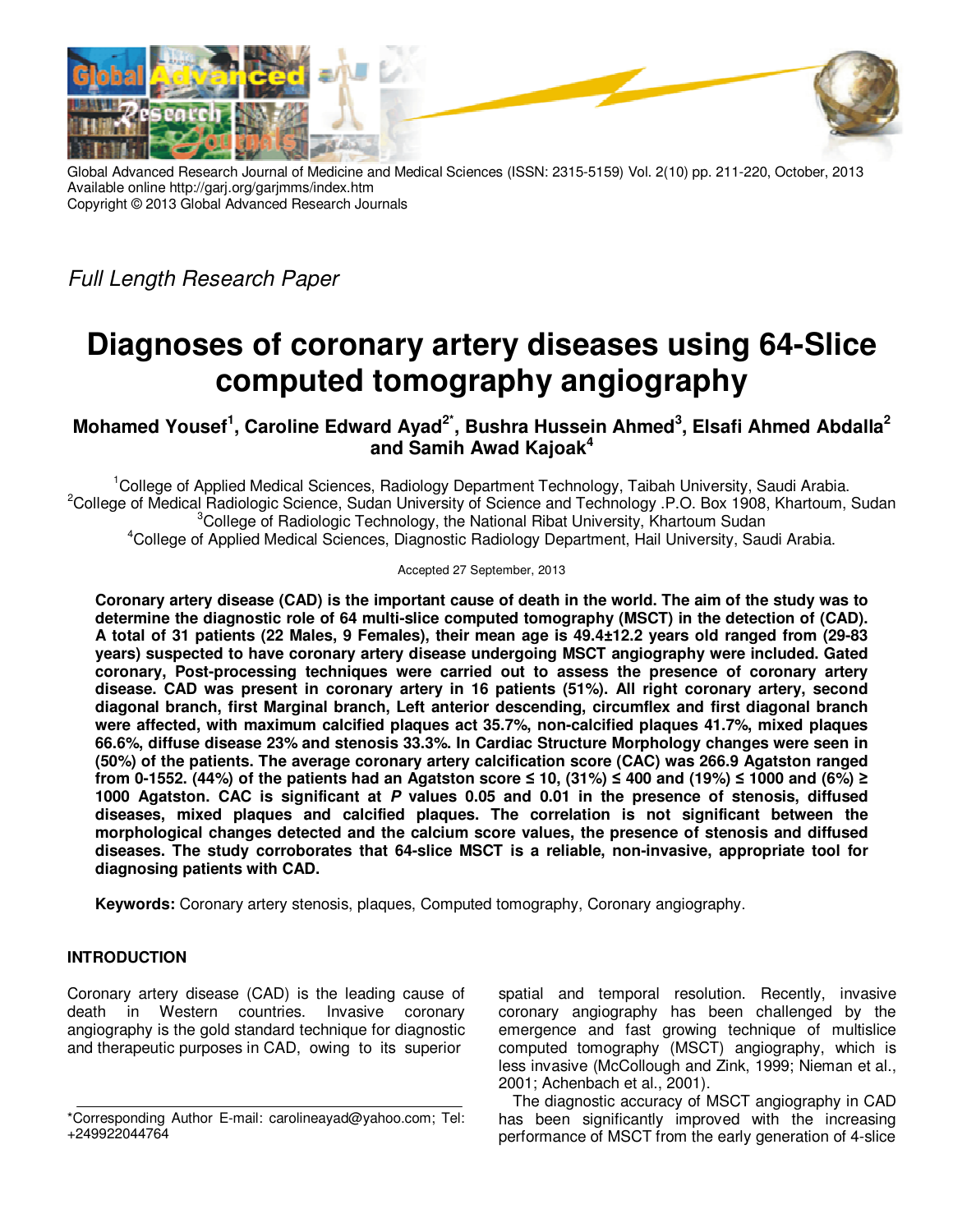CT scanners to modern models such as 16, 64, dualsource, 256 and 320 slice CT scanners (Nieman et al., 2001; Dewey et al., 2009).

In particular, MSCT angiography has been reported to demonstrate a very high negative predictive value (more than 95%), indicating that it can be used as a reliable technique for excluding patients suspected of CAD, thereby reducing the need for invasive coronary angiography. MSCT angiography is also capable to provide independent prognostic information for predicting disease progression and cardiac events (Gaemperli et al., 2008).

This is of clinical significance because a normal cardiac CT angiography suggests that patients have normal coronary arteries and can be safely reassured without further testing or invasive examinations such as coronary angiography.

Another advantage of MSCT angiography over coronary angiography lies in the fact that MSCT allows for the characterization of atherosclerotic plaques and the identification of plaque components (Schroeder et al., 2004; Hoffmann et al., 2006).

 Coronary angiography is restricted to visualize the luminal stenosis, but failed to provide information about the type of plaques or identify vulnerable plaques that could lead to thrombosis or myocardial infarction (Takumi et al., 2007).

Therefore, MSCT angiography, a less invasive imaging modality, has been increasingly used for the detection of coronary stenosis, the evaluation of coronary plaques and the prediction of disease progression.

Catheter-based invasive coronary angiography (ICA) is the gold standard of reference technique for direct assessment of the severity of coronary stenosis.

However, this applied tool can be associated with certain risks and complications. It should also be possible to more accurately determine the absence or presence of stenotic lesions and to rule out atherosclerotic changes at coronary bypass anastomoses (Anders et al., 2006). The use of noninvasive assessment tools was recently considered mainly because it offers safety, patient convenience, and faster performance (Hoffmann et al., 2006; Hong et al., 2005).

The accuracy of this tool for significant stenosis can be determined based on pooled data from the studies, however, heterogeneity of methods and patient selection would reduce the accuracy of results of pooled data (Shabestari et al., 2007; Bax and Schuijf, 2005).

The coronary artery calcium score (CAC) is a relatively new modality for cardiac risk estimation and stratification (Third Report of the National Cholesterol Education Program (NCEP) et al., 2002; Greenland et al., 2007). In the last decade, several studies showed that CAC is a valuable risk marker as it is directly related to atherosclerotic plaque burden and independently predicts severe cardiac events in patients with known CAD (Uebleis et al., 2009) or all cause mortality (Budoff et al., 2007).

The Agatston score has been defined by Agatston and Janowitz and dates back into the 1980s. The original work was based on Electron Beam computed tomography (EBCT). For quantification of coronary calcium, the Agatston Score is calculated as the product of the lesion's surface area and a weighting factor ranging from one to four, which was assigned according to the peak attenuation of the lesion (Agatston et al., 1990). Territories with stents are expectedly excluded from quantificat ions.

Budoff et al. reported that the 10 year survival in asymptomatic patients with CAD was 99.4% in patients with a CAC score (Agatston Score) of 0 but was only 87.8% in those with an Agatston Score greater than 1000.CAC was stronger predictor of the outcome (Chang et al., 2009).

The main objective of the study is to determine the ability of multislice CT angiography for the detection of CAD

## **MATERIALS AND METHODS**

### **Patients**

A total of 31 patients (22 Males, 9 Females), their average ages, is 49.6 years old ranged from (29-83) were suspected to have CAD undergoing multislice CT examinations were also included in the study. (The Optima CT 660, GE Discovery CT750 HD, GE Medical Systems, and Milwaukee, USA) in radiology department. Exclusion criteria were: unstable angina, allergic to iodinated contrast material, renal insufficiency, severe respiratory function impairment and heart failure.

#### **Methods**

Non-contrast study was performed followed by 64 detector OPTIMA 660 high resolution gated cardiac volume study in the trans axial projection using 0.625 mm slices with non-ionic contrast material (Xenetix) during 5 seconds breath hold. Axial two dimensional and three dimensional images were reconstructed using an AW work station for patients with a heart rate more than 70 beats per minute, a beta-blocker was used to slow down the heart rate prior to CT scans, different post-processing techniques including maximum-intensity projection (MIP), curved multiplanar reconstruction (CPR), and volume rendering (VR) were applied.

#### **Coronary Artery Section and Evaluation Standard**

The American College of Cardiology (ACC) and the American Heart Association (AHA) classification of coronary segments were adopted as guide lines and basis for imaging evaluation. Right coronary artery (RCA)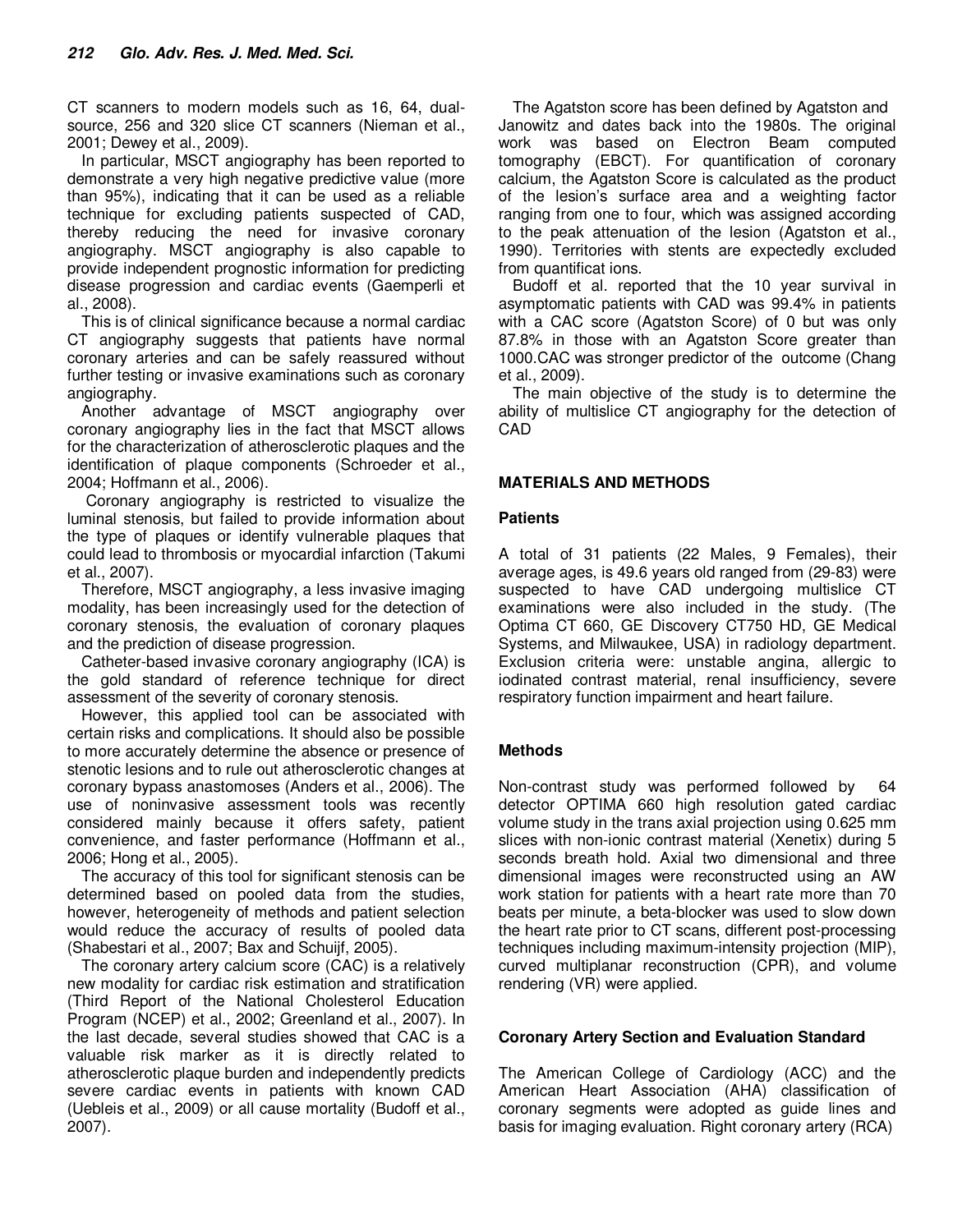| Gender |                                     | Age (Years)                      | CAC <sup>*</sup> (Agatson) | $HR^*(Beat/Min)$                | <b>Protocol</b> |               |
|--------|-------------------------------------|----------------------------------|----------------------------|---------------------------------|-----------------|---------------|
| Male   | ₾<br>ਕ਼ੁ<br>$\overline{\mathbf{v}}$ | $49.4 \pm 12.2$<br>Max 83-Min 29 | 266.9<br>$(0-1552)$        | $61.7 \pm 7.8$<br>Max 75-Min 47 | Prospective     | Retrospective |
| 22     | 9                                   |                                  |                            |                                 | 12              | 19            |

**Table 1**. Demographic characteristics and clinical data of the patients included in this study.

\*CAC stands for Calcium Score Values, HR for Heart rate.

**Table 2.** Descriptive table for in the Coronary arteries, Diseases Presentation, Plaques Classification included in this study.

| <b>Affected</b> | <b>Diffuse Disease</b><br><b>Presentation %</b> | <b>Stenosis</b>       | <b>Plaques Classification %</b> |                      |                  |  |
|-----------------|-------------------------------------------------|-----------------------|---------------------------------|----------------------|------------------|--|
| <b>Arteries</b> |                                                 | <b>Presentation %</b> | <b>Mixed</b>                    | <b>Non-Calcified</b> | <b>Calcified</b> |  |
| <b>RCA</b>      | 23                                              | 11.1                  |                                 | 16.7                 | 28.6             |  |
| D <sub>2</sub>  | 23                                              | 7.4                   |                                 |                      | 14.3             |  |
| M1              | 15.9                                            | 3.7                   |                                 | ۰                    | 7.1              |  |
| LAD             | 15.9                                            | 33.3                  | 66.6                            | 25                   | 35.7             |  |
| LCX.            | 15.9                                            | 29.6                  |                                 | 41.7                 | 14               |  |
| D1              | 17                                              | 14.8                  | 33.4                            | 16.7                 | 14.3             |  |

Data are presented as percentages. Abbreviations: Right coronary artery (RCA) ,Left coronary artery (LCA), Left anterior descending (LAD),diagonal branches (D1, D2) ,Circumflex (CX) ,Marginal branches (M1).

is divided into proximal, middle and distal segments. The left coronary artery is divided into left main coronary artery (LM) and left circumflex branch (LCX). LAD is divided into proximal, middle and distal segments, LCX into proximal and distal segments. All the coronary segments were evaluated gradually in segmentation. The evaluation was possible even with a few artifacts but still met the demands of the diagnosis. The vessel was not evaluated if any segment of the coronary main branch could not be evaluated.

#### **Characterization of plaques**

Coronary artery plaque was characterized into the following three types based on the CT attenuation: calcified plaques indicate plaques with high density, noncalcified plaques refer to plaques having lower density compared with the contrast-enhanced vessel lumen, mixed plaques indicate plaques with non-calcified and calcified elements within a single plaque, or within a segment of the coronary artery .CAC was measured by chest computed tomography (CT) using multi-detector CT system. The amount of calcium was quantified by using the Agatston scoring method.

#### **Data collection**

Study data, including detailed data were collected on case report forms (CRF's) .MSCT angiograms were evaluated by an invasive radiologist with several years of

experience of scoring MSCT coronary angiograms. 3D volume rendered reconstructions were used to obtain general information of the status and course of the coronary arteries. Then, the original Trans axial slices were inspected for the presence of narrowing, assisted by curved multiplanar reconstructions. Segments containing coronary stents and coronary artery bypass graft (CABG) were included in the analysis.

## **Statistical analysis**

Categorical variables were summarized by calculating the number and percentage, whereas the mean and standard deviation were calculated for continuous variables, SPSS (version 16) was used for data analyses.

## **RESULTS**

#### **Patients characteristics**

**31** patients successfully underwent the DSCT 22 Males, 9 Females, aged 29-83 years, average age 49.6years. (Table 1). shows demographic characteristics and clinical data of patients. 27 segments were stenosis and 13 segments were diffuse disease; (Table 2) shows the distribution and characteristics of plaques in the coronary artery and its branches. 29 segments were correctly diagnosed as plaques, Coronary diseases were presented in 16 patients involving different artery branches, while in the remaining 15 patients, and the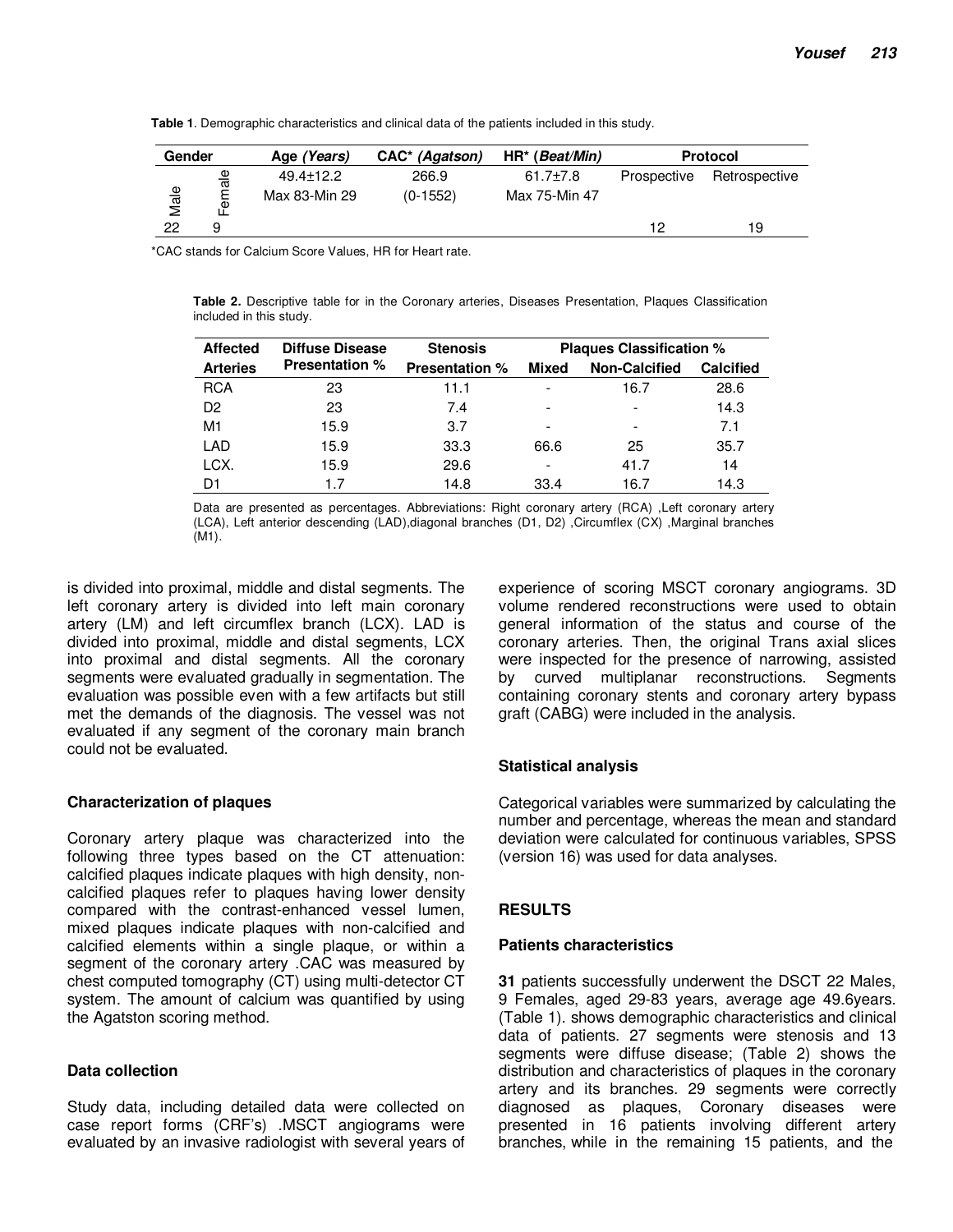**Table 3.** The Correlations Between the Variables.

| <b>Correlations</b>                                                                                        |                      |                     |                     |                  |                     |                     |
|------------------------------------------------------------------------------------------------------------|----------------------|---------------------|---------------------|------------------|---------------------|---------------------|
| <b>Variables</b>                                                                                           | Average              | <b>Stenosis</b>     | <b>Diffused</b>     | <b>Calcified</b> | <b>Non Calcifed</b> | Mixed               |
|                                                                                                            | <b>Calcium Score</b> | <b>Presentation</b> | <b>Presentation</b> | <b>Plagues</b>   | <b>Plagues</b>      | <b>Plagues</b>      |
| Averege Calcium Score                                                                                      | ۰                    | $002^{**}$          | 000                 | 029              | 241                 | $002$ <sup>**</sup> |
| <b>Stenosis</b>                                                                                            | 002                  | -                   | 004                 | 000              | 000                 | 006                 |
| Diffused Presentation                                                                                      | $000^{\circ}$        | 004                 |                     | 134              | 98                  | 000                 |
| <b>Calcified Plaques</b>                                                                                   | 029                  | 000                 | 134                 |                  | 000                 | 068                 |
| Non Calcifed Plaques                                                                                       | 241                  | 000                 | 098                 | 000              |                     | 168                 |
| <b>Mixed Plaques</b>                                                                                       | 002                  | 006                 | 000                 | 068              | 168                 |                     |
| ** Correlation is significant at the 0.01 level, *Correlation is significant at the 0.05 level (2-tailed). |                      |                     |                     |                  |                     |                     |



**Figure 1.** Cross Tabulation between Calcium Score Values, Calcified Plaques and Stenosis.



**Figure 2.** Cross Tabulation between Calcium Score Values, Non Calcified Pluges and Stenosis

**CalcifiedPluges**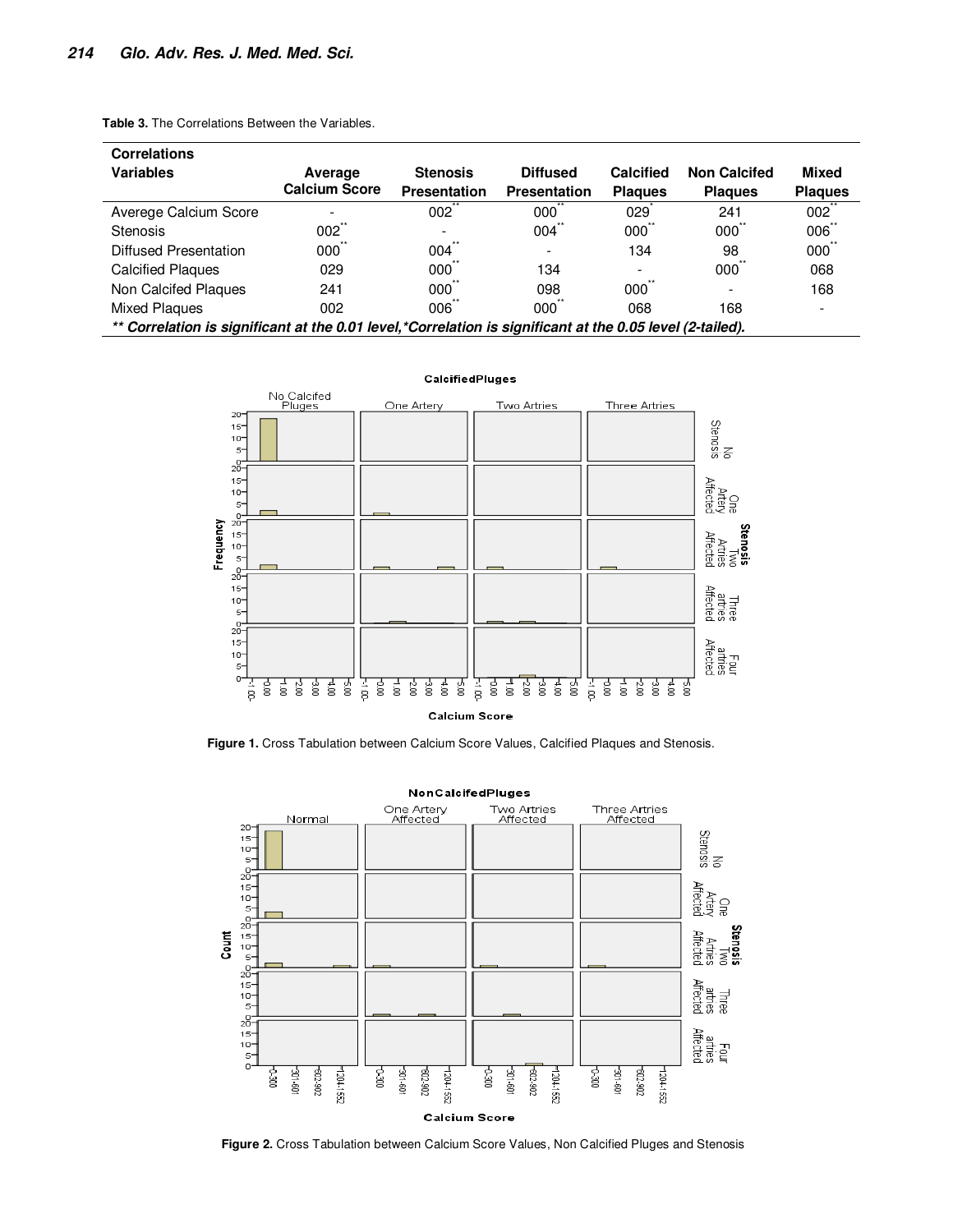

**Figure 3.** Cross Tabulation between Calcium Score Values, Mixed Plaques and Stenosis.

**Table 4.** The Correlation between Cardiac Structure And Morphology, Average Calcium Score, Stenosis And Diffusion Presentation

| <b>Correlations Between The Variables</b>                    |                                         |                          |                 |                              |  |  |
|--------------------------------------------------------------|-----------------------------------------|--------------------------|-----------------|------------------------------|--|--|
| <b>Variables</b>                                             | <b>Cardiac Structure And Morphology</b> | <b>Calcium Score</b>     | <b>Stenosis</b> | <b>Diffused Presentation</b> |  |  |
| Cardiac Structure And Morphology                             |                                         | 904                      | 075             | 218                          |  |  |
| Calcium Score                                                | 904                                     | $\overline{\phantom{0}}$ | 002             | $000**$                      |  |  |
| Stenosis                                                     | 075                                     | $002**$                  |                 | $004**$                      |  |  |
| Diffused presentation                                        | 218                                     | $000**$                  | $004**$         |                              |  |  |
| **. Correlation is significant at the 0.01 level (2-tailed). |                                         |                          |                 |                              |  |  |



**Figure 4.** Correlation between Cardiac Structure Morphology and Average Calcium Score Values.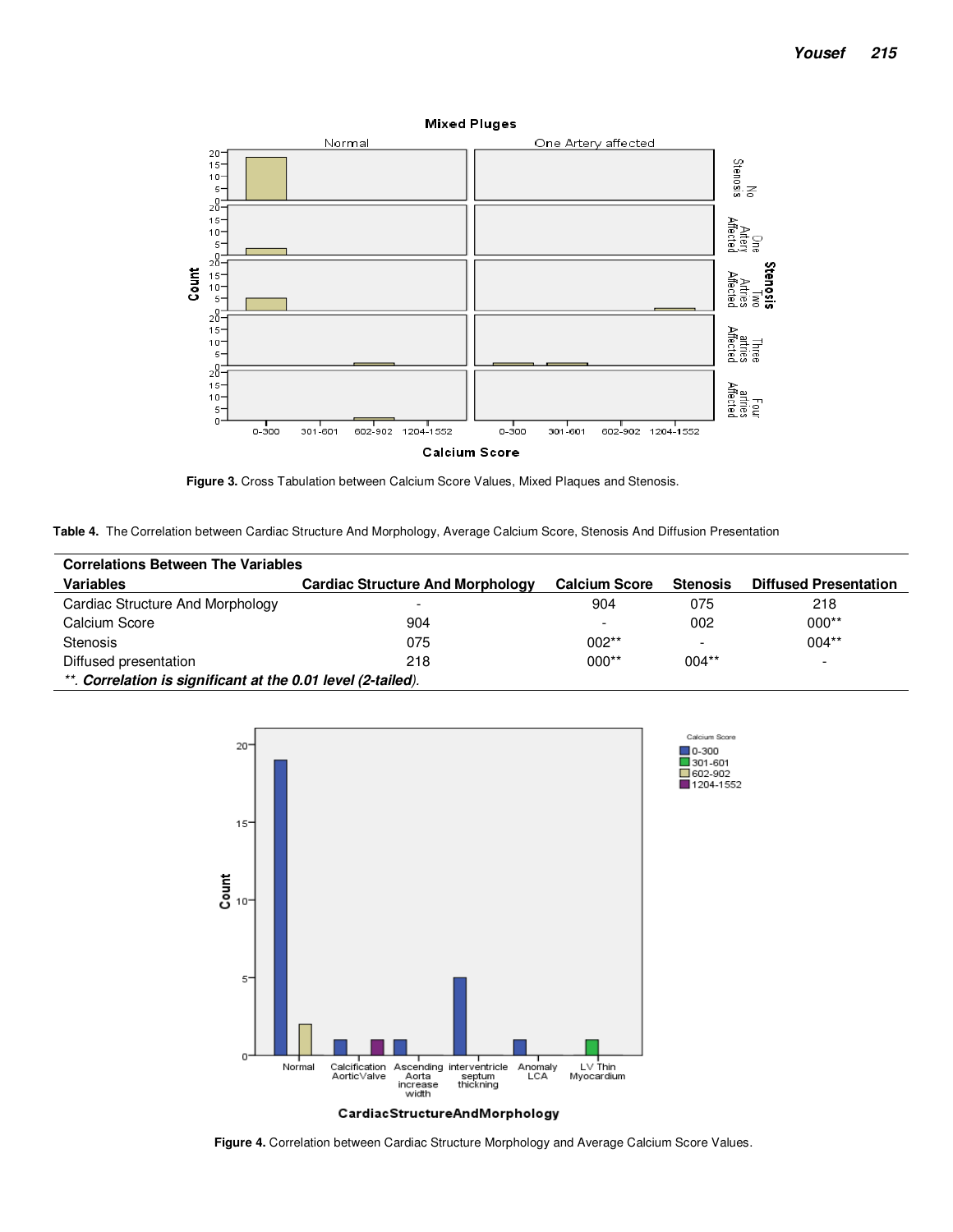

**Figure 5.** Correlation between Cardiac Structure Morphology and Stenosis.



**Figure 6.** Shows Coronary CT angiography of (A) 3D volume rendering image, and (B) curved multi planar reformatted(MPR) , three stent placed in LAD and left circumflex.CAC score is 28.In the proximal part of the LAD showed atheromatous plaque with stenosis of the distal part of the left circumflex.



**Figure 7.** Shows Coronary CT angiography with (A) 3D volume rendering image, and (B) curved multiplanar reformatted, (MPR) of CAC score is 843.grafting of the LAD with LIMA with 3 vessel disease. Subtotal stenosis in the proximal part of the left circumflex artery.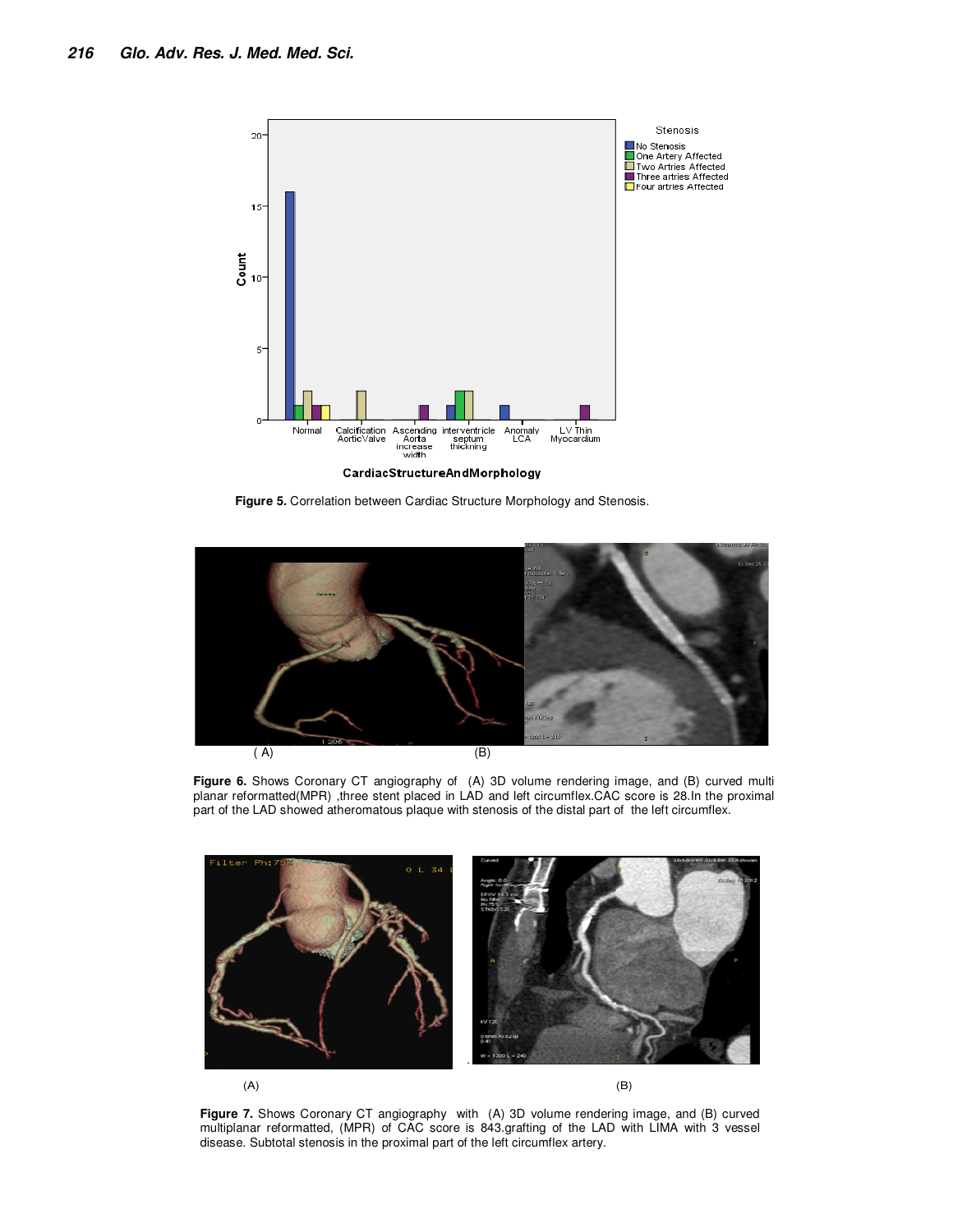

**Figure 8.** Shows Coronary CT angiography of (A) 3D volume rendering image, and (B) curved multiplana reformatted, (MPR) of stent in the marginal artery. CAC score is 181.In the middle part of the LAD showed non-calcified atheromatous plaque with stenosis, mixed type of plaque with significant stenosis in the 1st diagonal. Eccentric calcified plaque with moderate stenosis in the 2nd diagonal.



**Figure 9.** Shows Coronary CT angiography of (A.B) 3D volume rendering image, and (C) curved multiplanar reformatted(MPR) of Coronary calcium score is zero.Left main coronary artery anomaly was noted in the distal part which looked like aneursymal dilatation with quadfurcation of the left main artery, left circumflex, ramus and left marginal artery.

coronary artery tree was normal and free of involvement by plaques. All of the plaques have calcium components to variable degrees with high rate involving the left anterior descending artery.

Cross tabulations between the Variables including CAC, Stenosis, Diffused presentation of CAD, and Plaques Types were presented in the (Figures 1, 2, 3)

#### **DISCUSSION**

Conventional coronary angiography (CCA) has been the technique of choice for visualization of the coronary

arteries for several decades. In addition to being invasive CCA has disadvantages in detecting coronary artery anomalies because of limited number of 2D projection images obtained during catheterization and the absence of soft tissue information (Kosar et al., 2009). Over the last decade substantial advances have been made in non-invasive cardiac imaging. Coronary CT angiography had an increasingly important role in the diagnosis of coronary artery disease. MDCT angiography is considered as the first line imaging modality in detecting coronary artery anomalies. Detection of CAD along with the complex anatomic relations with adjacent structures is excellent with MDCT (Hurlock et al., 2009; Kacmaz et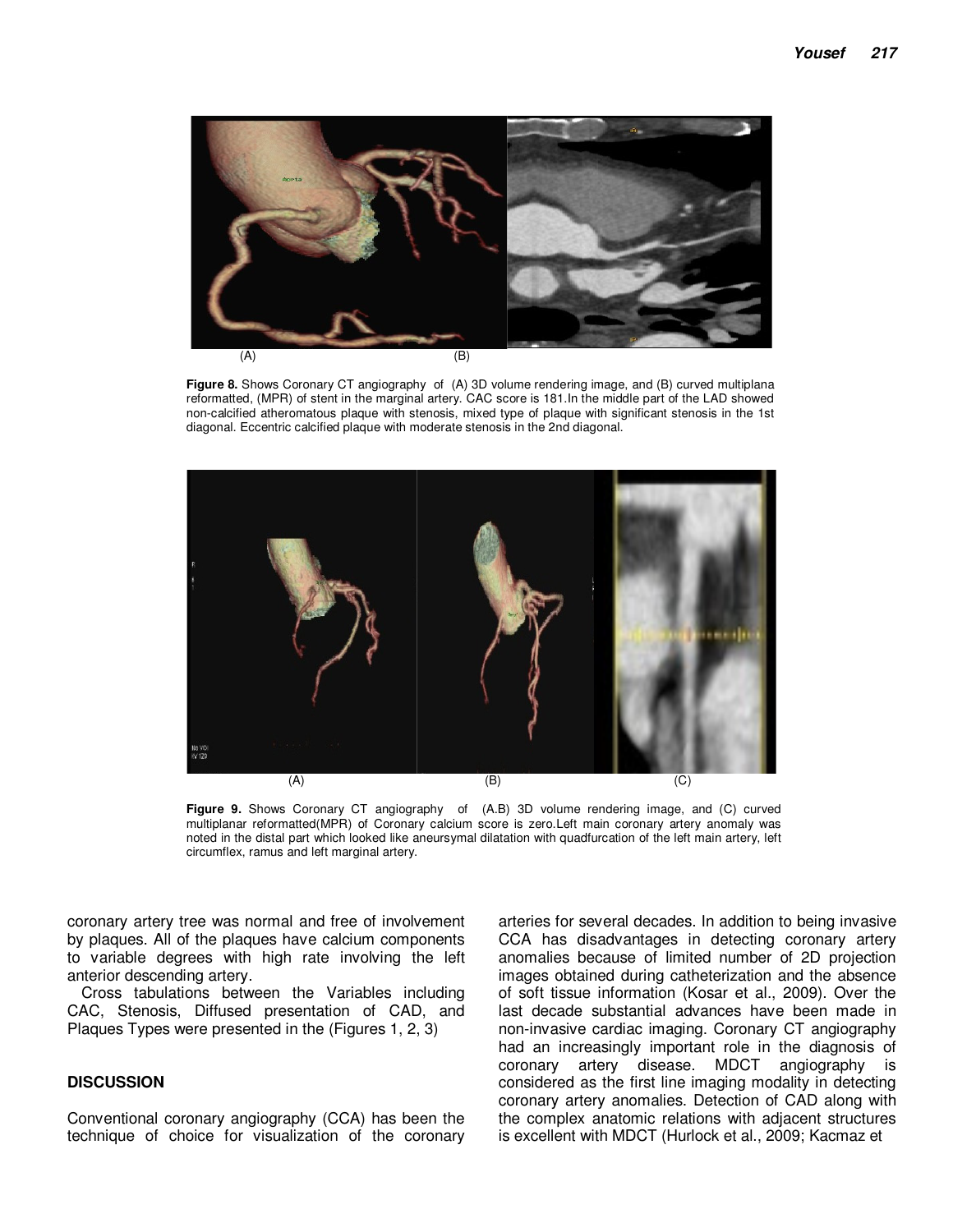al., 2008). In the present study the prevalence of the coronary artery diseases was 51.6% of patients with suspected coronary artery disease undergoing MDCT coronary angiography. Our result is slightly lower than that of Schmitt et al., 2005 who reported a prevalence of 2.5% and higher than result of Yang et al., 2009 who reported a prevalence of 1.097%.In the present study left coronary artery diseases were more common than right coronary artery anomalies. This is in agreement with the results of one series (Datta et al., 2005) and in disagreement with results of other studies (Yang et al., 2010; Knickelbine et al., 2009). It is possible that the lower prevalence of anomalous left coronary artery in their studies suggests that it may be more lethal than anomalous right coronary artery early in life. **In** the present study volume-rendered images acquired from3D CT data sets (MIP, CPR and VR) demonstrate clearly the cardiac and vascular anatomy.

The prevalence of CAD in this study was substantially higher than rates reported in the literature (7 vs. 1%). This is most likely due to a selection bias in our study based on clinical presentation.

This study was performed to determine the diagnostic role of 64-slice multi-slice computed tomography (MSCT) in the detection of coronary artery disease (CAD).

Although based on a small number of patients, results showed that the left coronary artery undergoes dimensional changes due to atherosclerosis; it is widely acknowledged that coronary plaques play a critical role in the pathogenesis of acute coronary syndromes due to local thrombus formation caused by plaque rupture or erosion, therefore, plaque composition rather than the degree of luminal narrowing may be predictive of the patient's risk for further coronary events (Schuijf et al., 2007). Regarding the results; it was found that the average calcium score is significant at  $p$  -value of 0.01 in the presence of stenosis, diffused presentation as well as mixed plaques and is significant at 0.05 in the calcified plaques without significant relation in the non classified plaques as presented in table 3.The correlations between the affected arteries and calcium score values, plaques type, stenosis and diffused presentation are presented in figures (1,2,3)

Extensively calcified lesions most likely represent atherosclerosis at later stages of remodeling and may reflect more stable lesions (Hong et al., 2005). Therefore, in the presence of coronary plaques, especially calcified plaques, coronary artery undergoes dimensional changes due to alternation process, resulting in corresponding diameter differences between the normal and diseased coronary arteries. Results from this study are consistent with other reports regarding the distribution and morphology of coronary plaques (Rodriguez-Granillo et al., 2007; Rodriguez-Granillo et al., 2006; Kaazempur-Mofrad et al., 2004; Kimura et al., 1996). Atherosclerotic plaques were commonly located at the LAD, particularly

close to the ostium of LAD, whereas the left main stem and the LCx were less frequently affected. This could be used as guidance for analysis of possible effects of the hemodynamic on the local characteristics and distribution of plaques (Cademartiri et al., 2009).

The cardiac morphology was evaluated by assessing the calcified aortic valve, changing in vessels width or arterial anomalies as well as inter ventricular septum and myocardium changes. Valve calcification is seen in 2 subjects, inter ventricular septum changes is detected in 4subjects ranged between 9-10mm,anomalies in LCA is detected in one and increases in ascending aortic width is detected in two. The correlation is not significant between the cardiac changes detected and the calcium score values, the presentation of stenosis and diffused diseases, as it was presented in (table 4) and (figures 4,5).

This study confirms the visualization of lesions of coronary arteries, cardiac morphology revolution, as well as classification of plaques type in those diagnostic methods which were achieved in all patients, comparable to other studies done (Achenbach et al., 2006; Johnson et al., 2006; Scheffel et al., 2006).

Images concerned with the presentation of CAD and calcium score values were presented in (figures7, 8,9)

## **CONCLUSIONS**

With the development of new and exciting modalities, such as multi detector ECG gated cardiac MSCT, noninvasive imaging of small mobile structures, such as coronary arteries, has become possible. Because of the high prevalence, morbidity, mortality, and enormous socioeconomic burden of coronary artery disease, noninvasive detection of significant coronary artery stenoses were the driving force behind the development of this technology. As the technology evolves, cardiac CT will become readily available, making interpretation a necessary clinical ability. Knowledge of the various coronary anomalies is important to those interpreting cardiac CT. In the future diagnostic algorithms combining non- invasive anatomic and functional imaging need to be evaluated in large patient populations to establish their efficacy, safety, and cost effectiveness. Importantly, these investigations should result in the development of comprehensive guidelines on the use of CTA in clinical practice as well. Moreover, the combined use of these techniques may enhance the assessment of the presence and extent of CAD.

Although further work is required to determine the prognostic utility of MSCT and to clarify its precise clinical role, the currently available data suggest that it will play an increasing role in the evaluation of patients with known or suspected CAD.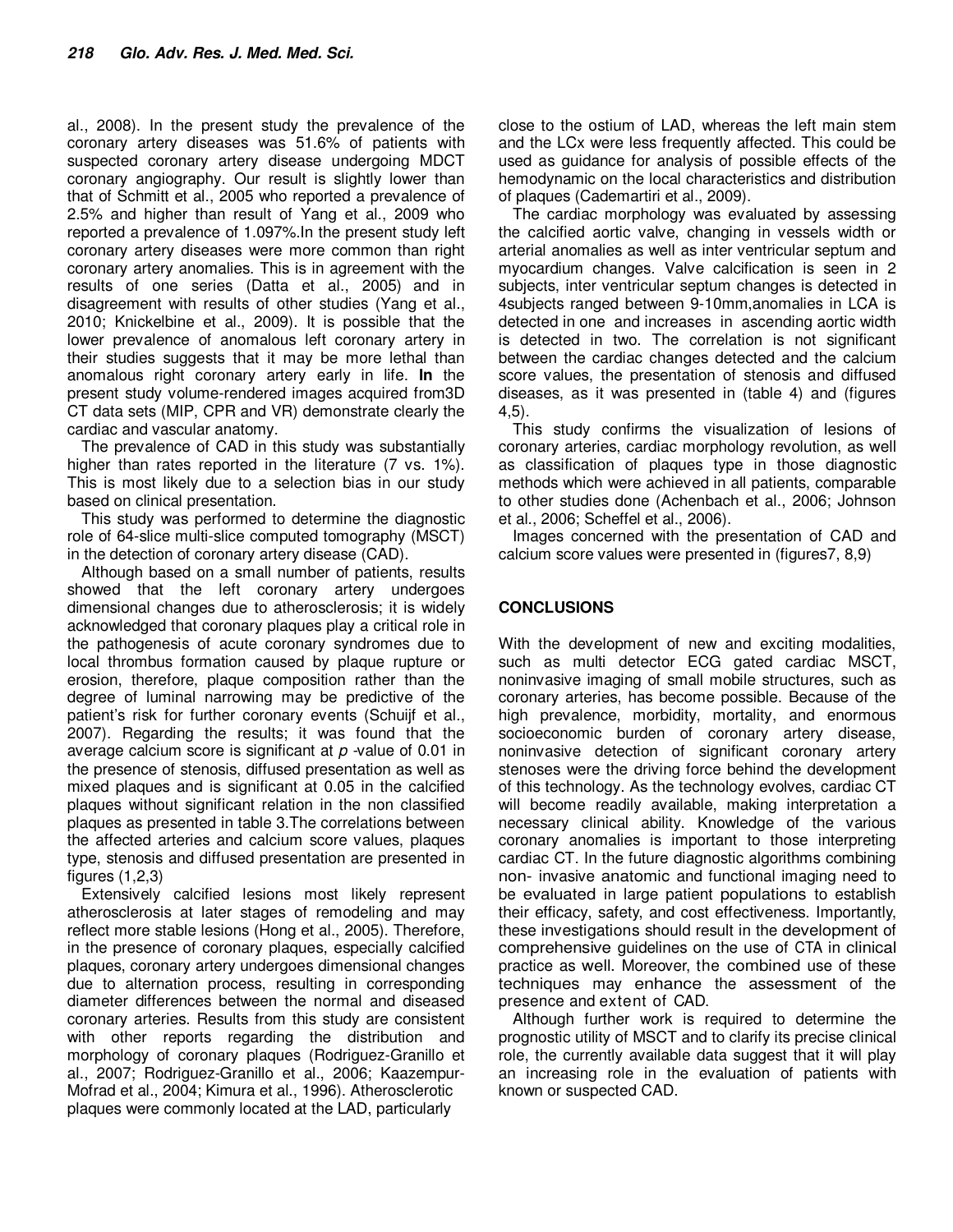#### **REFERENCES**

- Achenbach S, Giesler T, Ropers D, et al (2001). Detection of coronary artery stenoses by contrast-enhanced, retrospectively electrocardiographically-gated, multislice spiral computed tomography. Circulation. 103:2535-2538.
- Achenbach S, Ropers D, Kuettner A et al (2006). Contrast-enhanced coronary artery visualization by dual-source computed tomography initial experience. Eur. J. Radiol. 57:331–335
- Agatston AS, Janowitz WR, Hildner FJ, Zusmer NR, Viamonte M Jr, Detrano R (1990). Quantification of coronary artery calcium using ultrafast computed tomography. J. Am. CollCardiol. 15(4):827-832.
- Alexander RW, Griffith GC (1956). Anomalies of the coronary arteries and their significance. Circulation. 14:800-805.
- Anders K, Baum U, Schmid M, Ropers D, Schmid A, Pohle K, Daniel WG, Bautz W, Achenbach S (2006). Coronary artery bypass graft (CABG) patency: assessment with high resolution submillimeter 16 slice multidetector-row computed tomography (MDCT) versus coronary angiography. Eur. J. Radiol. 57(3):336-344.
- Bax JJ, Schuijf JD (2005). Which role for multislice computed tomography in clinical cardiology? Am. Heart J. 149(6):960-961.
- Budoff MJ, Shaw LJ, Liu ST, Weinstein SR, Mosler TP, Tseng PH et al (2007). Long-term prognosis associated with coronary calcification: observations from a registry of 25,253 patients. J. Am. CollCardiol. 49(18):1860-1870.
- Cademartiri F, La Grutta L, Malago R, et al (2009). Assessment of left main coronary artery atherosclerotic burden using 64-slice CT coronary angiography: correlation between dimensions and presence of plaques. Radiol. Med. 113:358–369.
- Chang SM, Nabi F, Xu J, Peterson LE, Achari A, Pratt CM et al (2009). The coronary artery calcium score and stress myocardial per fusion imaging provide independent and complementary prediction of cardiac risk. J. Am. CollCardiol. 54(20):1872-1882.
- Chao SP, Law WY, Kuo CJ, et al (2010). The diagnostic accuracy of 256row Computed tomographic angiography compared with invasive coronary Angiography in patients with suspected coronary artery disease. Eur. Heart J.
- Datta J, White CS, Gilkeson RC et al (2005). Anomalous coronary arteries in adults: depiction at multi-detector row CT angiography. Radiol. 235:812– 828
- Datta J, White CS, Gilkeson RC, et al (2005). Anomalous coronary arteries in adults: depiction at Multi-Detector Row CT angiography. Radiology. 235:812–818.
- Dewey M, Zimmermann E, Deissenrieder F, et al (2009). Noninvasive coronary angiography by 320-row computed tomography with lower radiation exposure and maintained diagnostic accuracy: comparison of results with cardiac catheterization in a head-tohead pilot investigation. Circulation. 120:867-875.
- Gaemperli O, Valenta I, Schepis T, et al (2008). Coronary 64-slice CT angiography predicts outcome in patients with known or suspected coronary artery disease. EurRadiol; 18:1162-1173.
- Greenland P, Bonow RO, Brundage BH, Budoff MJ, Eisenberg MJ, Grundy SM et al (2007). ACCF/AHA 2007 clinical expert consensus document on coronary artery calcium scoring by computed tomography in global cardiovascular risk assessment and in evaluation of patients with chest pain: a report of the American College of Cardiology Foundation Clinical Expert Consensus Task Force (ACCF/AHA Writing Committee to Update the 2000 Expert Consensus Document on Electron Beam Computed Tomography) developed in collaboration with the Society of Atherosclerosis Imaging and Prevention and the Society of Cardiovascular Computed Tomography. J. Am. CollCardiol. 49(3):378-402
- Hoffmann U, Moselewski F, Nieman K, et al (2006). Noninvasive assessment of plaque morphology and composition in culprit and stable lesions in acute coronary syndrome and stable lesions instable angina by multidetector computed tomography. J. Am. CollCardiol; 47:1655-1662.
- Hong MK, Mintz GS, Lee CW, et al (2005). The site of plaque rupture in native coronaryarteries: a three-vessel intravascular ultrasound analysis. J. Am. CollCardiol. 46:261–265.
- Hurlock GS, Higashino H, Mochizuki T (2009). History of cardiac computed tomography: single to 320-detector row multislice computed tomography. Int. J. Cardiovasc Imaging. 25(suppl. 1): 31– 42.
- Johnson TRC, Nikolaou K, Wintersperger BJ (2006). Dual-source CT cardiac imaging: initial experience. Eur. Radiol. 16(7):1409–1415
- Kaazempur-Mofrad MR, Isasi AG, Younis HF, et al (2004). Characterization of theatherosclerotic carotid bifurcation using MRI, finite element modeling, andhistology. Ann. Biomed. Eng. 32:932– 946.
- Kacmaz F, Isiksalan N, Alyan O, et al (2008). Imaging of coronary artery anomalies: the role of multidetector computed tomography. Coron Artery Dis.19:203–209.
- Kimura BJ, Russo RJ, Bhargava V, McDaniel MB, Peterson KL, DeMaria AN (1996).Atheroma morphology and distribution in proximal left anterior descendingcoronary artery: in vivo observations. J. Am. CollCardiol. 27:825–831.
- Knickelbine T, Lesser J Hass, et al (2009). Identification of unexpected non-atherosclerotic cardiovascular disease with coronary CT angiography. J. Am. CollCardiolImaging. 2(9):1085–1092.
- Kosar P, Ergun E, Ozturk C, Kosar U (2009). Anatomic variations and anomalies of the coronary arteries: 64-slice CT angiographic appearance. Diagn. Interv. Radiol.15:275–83.
- Kuettner A, Trabold T, Schroeder S, et al (2004). Noninvasive detection of coronary lesions using 16-detector multislice spiral computed tomography technology: initial clinical results. J. Am. Coll. Cardiol. 44:1230-1237.
- Leber AW, Knez A, Becker A, et al (2004). Accuracy of multidetector spiral computed tomography in identifying and differentiating the composition of coronary atherosclerotic plaques: a comparative study with intracoronary ultrasound. J. Am. Coll.Cardiol. 43:1241-1247.
- McCollough CH, Primak AN, Saba O et al (2007). Dose performance of a 64- channel dual-source CT scanner. Radiol. 243(3):775–784
- McCollough CH, Zink FE (1999). Performance evaluation of a multislice CT system. Med. Phys. 26:2223-30.
- Morettin LB (1976). Coronary arteriography: Uncommon observations. Radiol. Clin. North Am. 14:189-208.
- Nieman K, Oudkerk M, Rensing BJ, et al (2001). Coronary angiography with multi-slice computed tomography. Lancet. 357:599-603.
- Raff GL, Gallagher MJ, O'Neill WW, Goldstein JA (2005). Diagnostic accuracy of noninvasive coronary angiography using 64-slice spiral computed tomography. J. Am. Coll. Cardiol. 46:552-7.
- Rodriguez-Granillo GA, Garcيa-Garcيa HM, Wentzel JJ, et al (2006). Plaque compositionand its relationship with acknowledged shear stress patterns in coronaryarteries. J. Am. CollCardiol. 47(4):884– 885.
- Rodriguez-Granillo GA, Rosales MA, Degrossi E, Durbano I, Rodriguez AE (2007). Multislice CT coronary angiography for the detection of burden, morphology and distribution of atherosclerotic plaques in the left main bifurcation. Int. J. Cardiovasc Imaging 23:389–392.
- Rybicki FJ, Otero HJ, Steigner ML, et al (2008). Initial evaluation of coronary images from 320-detector row computed tomography. Int. J. Cardiovasc Imaging. 24:535-46.
- Scheffel H, Alkadhi H, Plass A et al (2006). Accuracy of dual-source CT coronary angiography: first experience in a high pre-test probability population without heart rate control. Eur. Radiol. 16:2739–2747
- Schroeder S, Kopp AF, Baumbach A, et al (2001). Noninvasive detection and evaluation of atherosclerotic coronary plaques with multislice computed tomography. J. Am. Coll.Cardiol. 37:1430-5.
- Schroeder S, Kuettner A, Leitritz M, et al (2004). Reliability of differentiating human coronary plaque morphology using contrastenhancedmultislice spiral computed tomography: a comparison with histology. J. Comput. Assist. Tomogr. 28:449-454.
- Schuijf JD, Beck T, Burgstahler C, et al (2007). Differences in plaque composition anddistribution in stable coronary artery disease versus acute coronary syndromes;non-invasive evaluation with multi-slice computed tomography. Acute CardCare. 9:48–53.
- Shabestari AA, Abdi S, Akhlaghpoor S, Azadi M, Baharjoo H, Pajouh MD, Emami Z, Esfahani F, Firouzi I, Hashemian M, Kouhi M, Mozafari M, Nazeri I, Roshani M, Salevatipour B, et al (2007).